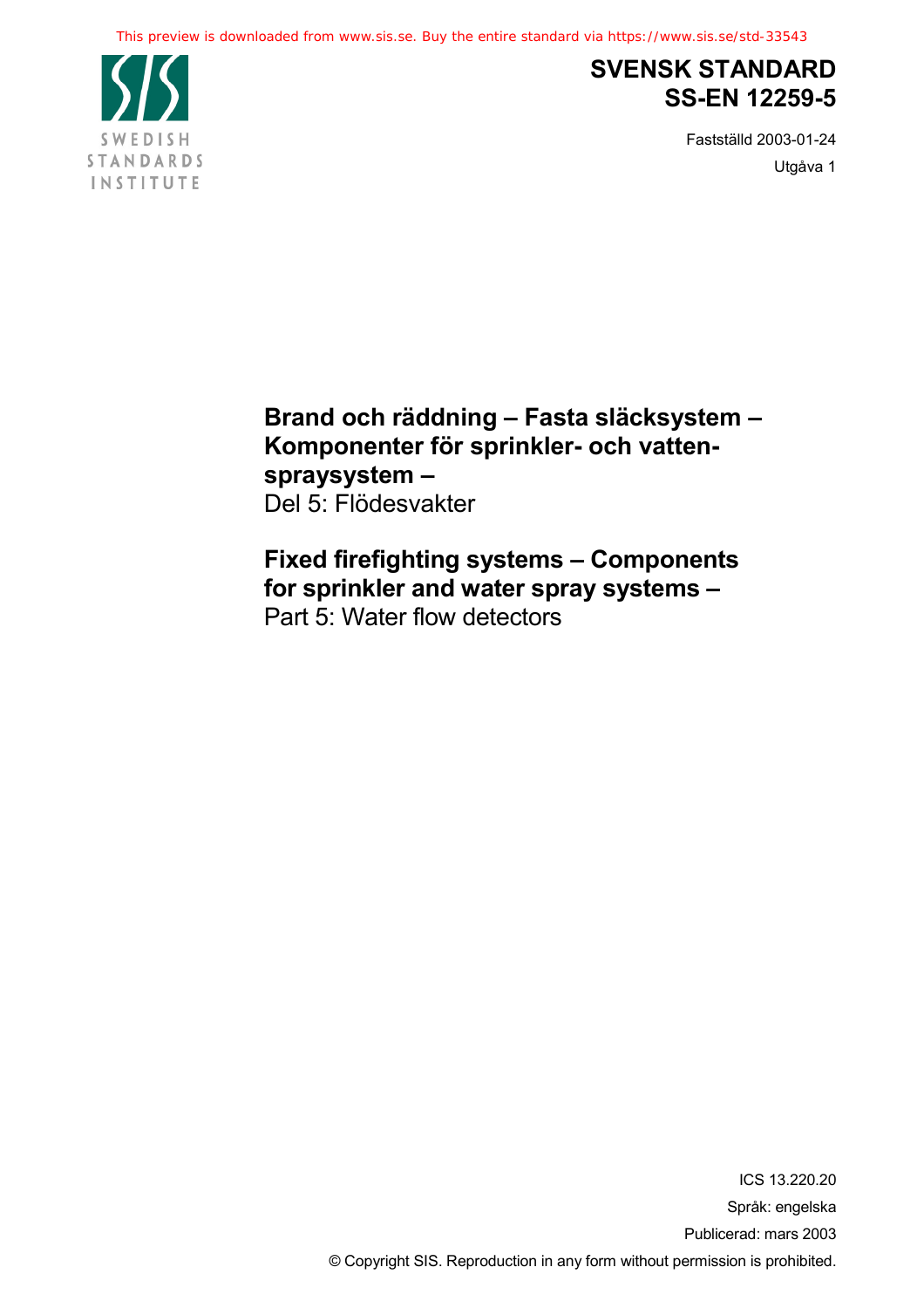Europastandarden EN 12259-5:2002 gäller som svensk standard. Detta dokument innehåller den officiella engelska versionen av EN 12259-5:2002.

The European Standard EN 12259-5:2002 has the status of a Swedish Standard. This document contains the official English version of EN 12259-5:2002.

Dokumentet består av 34 sidor.

Upplysningar om **sakinnehållet** i standarden lämnas av SIS, Swedish Standards Institute, tel 08 - 555 520 00.

Standarder kan beställas hos SIS Förlag AB som även lämnar **allmänna upplysningar** om svensk och utländsk standard. *Postadress*: SIS Förlag AB, 118 80 STOCKHOLM *Telefon*: 08 - 555 523 10. *Telefax*: 08 - 555 523 11 *E-post*: sis.sales@sis.se. *Internet*: www.sis.se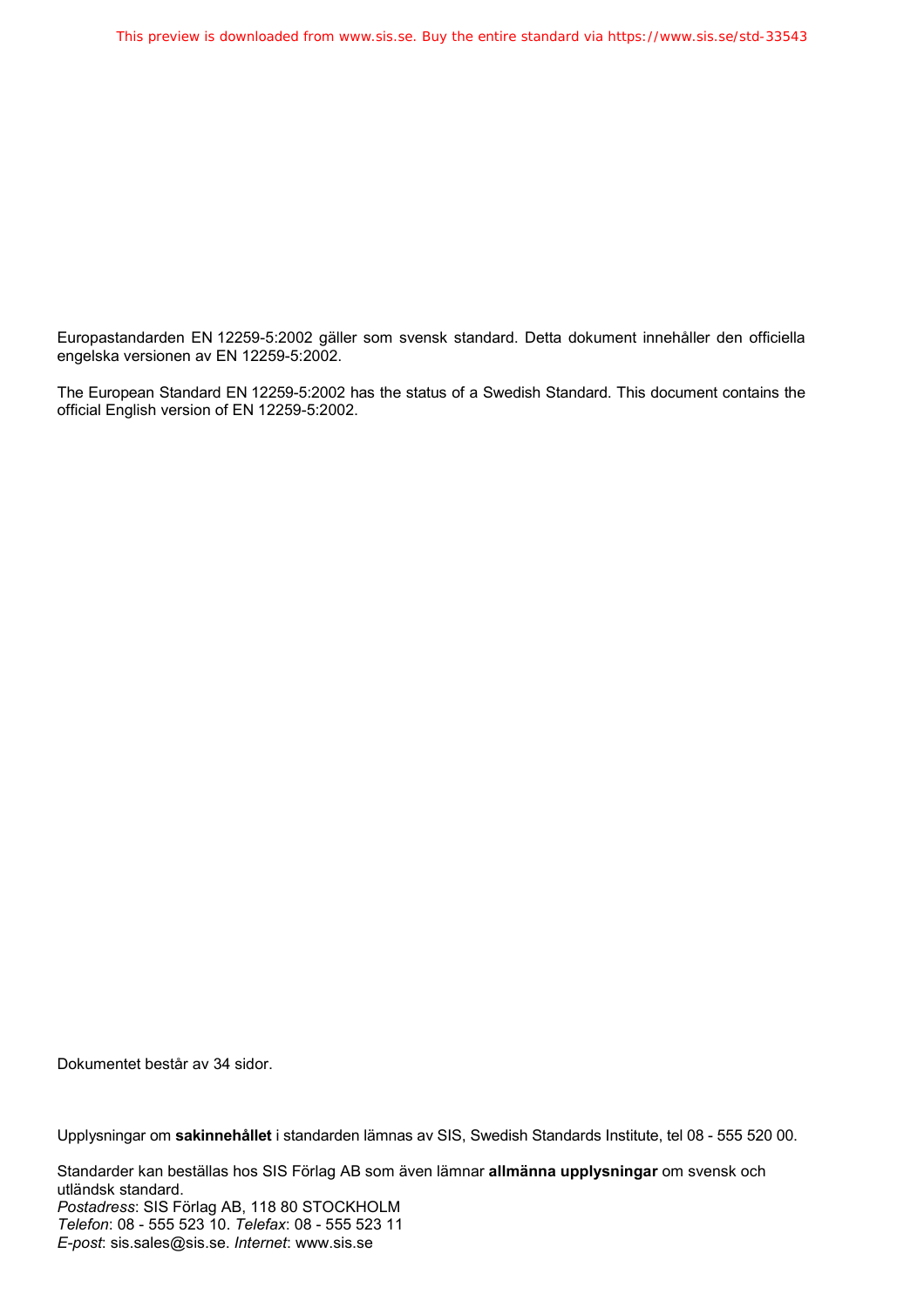# EUROPEAN STANDARD NORME EUROPÉENNE EUROPÄISCHE NORM

## **EN 12259-5**

September 2002

ICS 13.220.20

English version

## Fixed firefighting systems - Components for sprinkler and water spray systems - Part 5: Water flow detectors

Installations fixes de lutte contre l'incendie - Composants des systèmes d'extinction du type Sprinkleur et à pulvérisation d'eau - Partie 5: Indicateurs de passage d'eau Ortsfeste Löschanlagen - Bauteile für Sprinkler- und Sprühwasseranlagen - Teil 5: Strömungsmelder

This European Standard was approved by CEN on 10 August 2002.

CEN members are bound to comply with the CEN/CENELEC Internal Regulations which stipulate the conditions for giving this European Standard the status of a national standard without any alteration. Up-to-date lists and bibliographical references concerning such national standards may be obtained on application to the Management Centre or to any CEN member.

This European Standard exists in three official versions (English, French, German). A version in any other language made by translation under the responsibility of a CEN member into its own language and notified to the Management Centre has the same status as the official versions.

CEN members are the national standards bodies of Austria, Belgium, Czech Republic, Denmark, Finland, France, Germany, Greece, Iceland, Ireland, Italy, Luxembourg, Malta, Netherlands, Norway, Portugal, Spain, Sweden, Switzerland and United Kingdom.



EUROPEAN COMMITTEE FOR STANDARDIZATION COMITÉ EUROPÉEN DE NORMALISATION EUROPÄISCHES KOMITEE FÜR NORMUNG

**Management Centre: rue de Stassart, 36 B-1050 Brussels**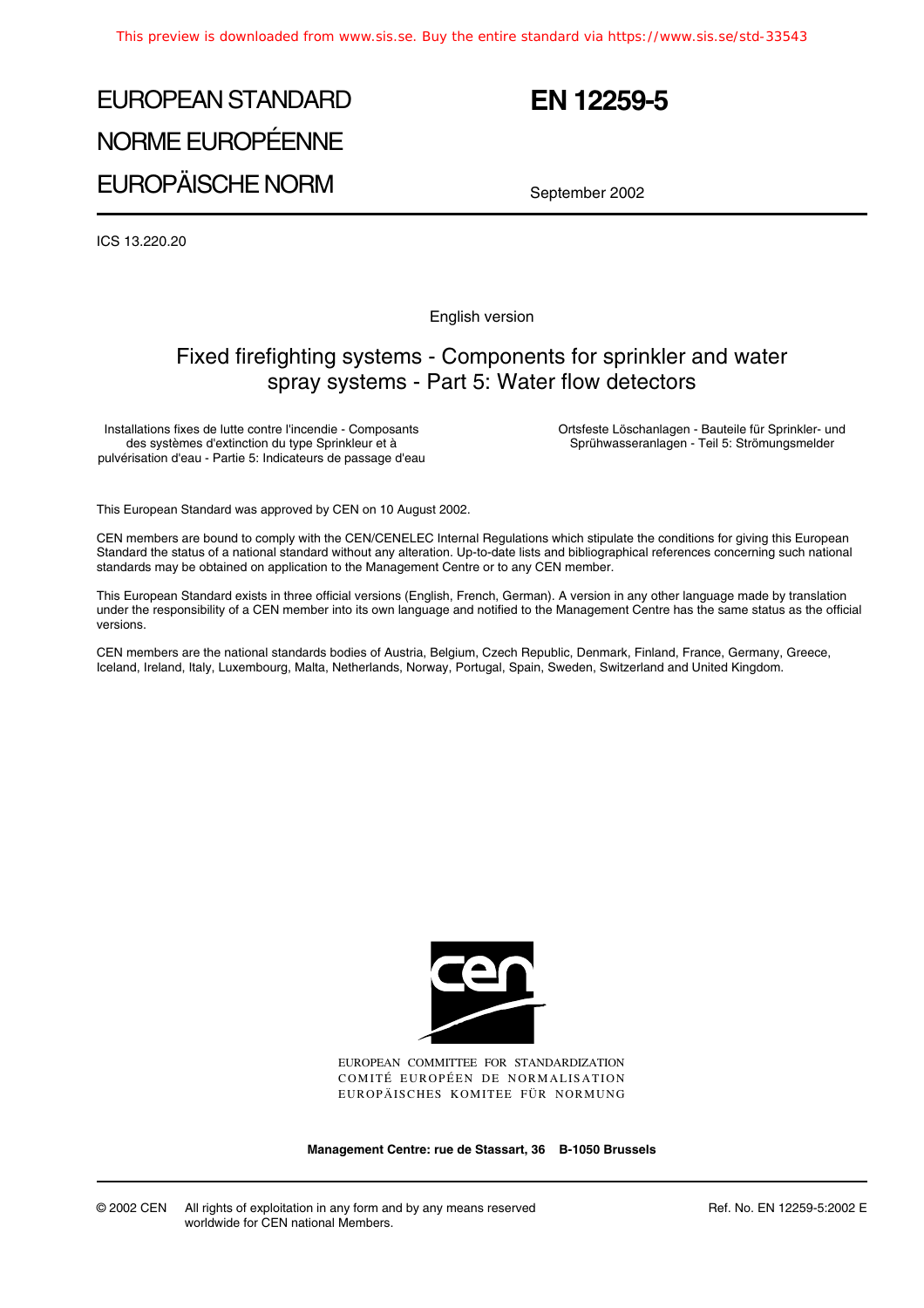## **Contents**

|                |                                                                                                            | page |
|----------------|------------------------------------------------------------------------------------------------------------|------|
|                |                                                                                                            |      |
| 1              |                                                                                                            |      |
| 2              |                                                                                                            |      |
| 3              |                                                                                                            |      |
| 4              |                                                                                                            |      |
| 4.1            |                                                                                                            |      |
| 4.2            |                                                                                                            |      |
| 4.3            |                                                                                                            |      |
| 4.4            |                                                                                                            |      |
| 4.4.1<br>4.4.2 |                                                                                                            |      |
| 4.4.3          |                                                                                                            |      |
| 4.4.4          |                                                                                                            |      |
| 4.4.5          |                                                                                                            |      |
| 4.4.6          |                                                                                                            |      |
| 4.4.7          |                                                                                                            |      |
| 4.4.8          |                                                                                                            |      |
| 4.4.9          |                                                                                                            |      |
| 4.5            |                                                                                                            |      |
| 4.6            |                                                                                                            |      |
| 4.7            |                                                                                                            |      |
| 4.8<br>4.9     |                                                                                                            |      |
| 4.10           |                                                                                                            |      |
| 4.11           |                                                                                                            |      |
|                |                                                                                                            |      |
| 5              |                                                                                                            |      |
| 6              |                                                                                                            |      |
| 7              |                                                                                                            |      |
| 7.1            |                                                                                                            |      |
| 7.2            |                                                                                                            |      |
| 7.3            |                                                                                                            |      |
|                |                                                                                                            |      |
|                |                                                                                                            |      |
|                | Annex C (normative) Resistance to ageing test for non-metallic components (excluding gaskets and seals) 14 |      |
| C.1            |                                                                                                            |      |
| C.2            |                                                                                                            |      |
|                |                                                                                                            |      |
| D.1            |                                                                                                            |      |
| D.2            |                                                                                                            |      |
|                |                                                                                                            |      |
|                |                                                                                                            |      |
| E.1<br>E.2     |                                                                                                            |      |
|                |                                                                                                            |      |
|                |                                                                                                            |      |
| F.1            |                                                                                                            |      |
| F.2            |                                                                                                            |      |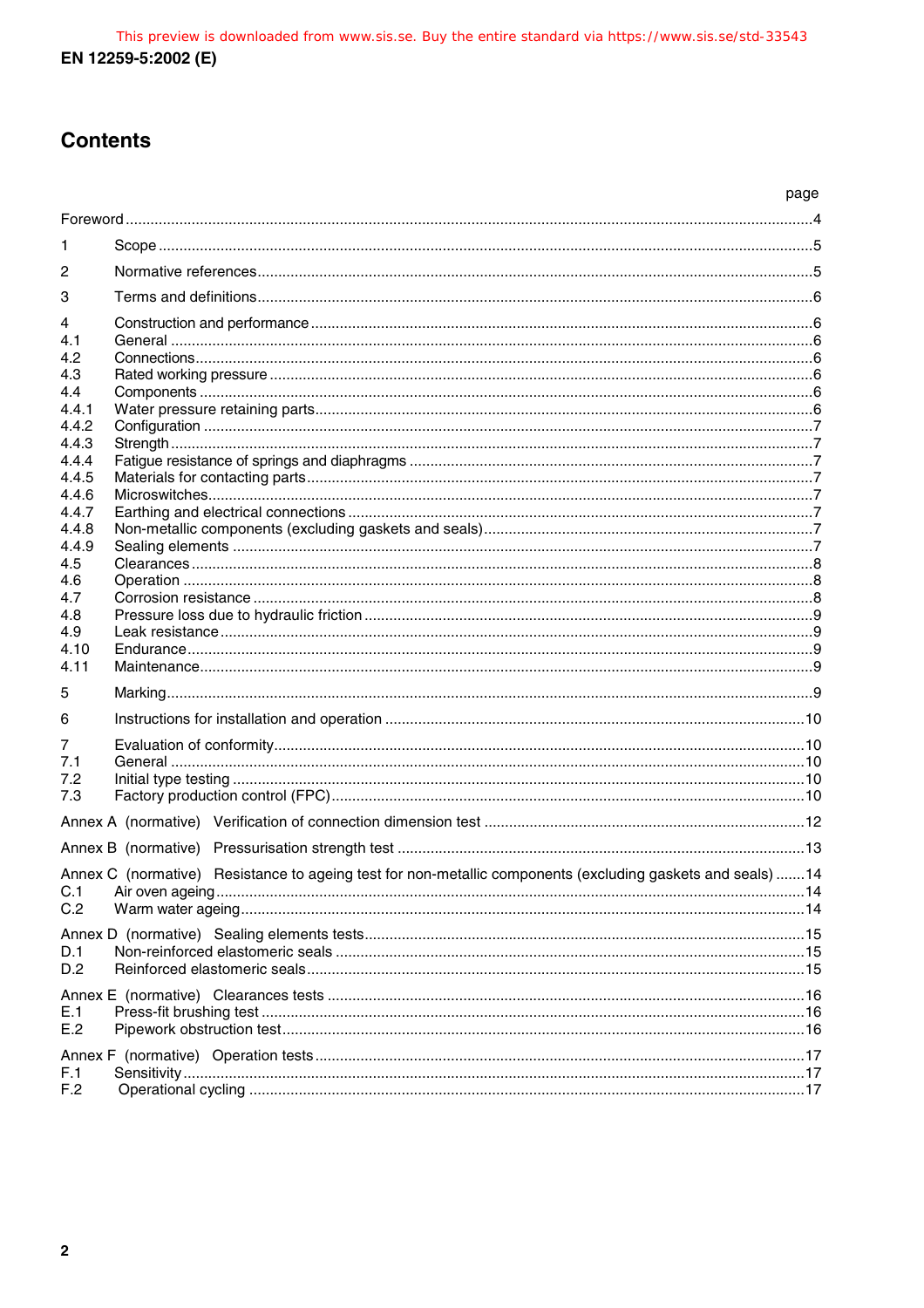| F.2.1                                                                                                          |  |
|----------------------------------------------------------------------------------------------------------------|--|
| F.2.2                                                                                                          |  |
| F.3                                                                                                            |  |
|                                                                                                                |  |
| G.1                                                                                                            |  |
| G.2                                                                                                            |  |
| G.3                                                                                                            |  |
|                                                                                                                |  |
|                                                                                                                |  |
|                                                                                                                |  |
| Annex K (informative) Typical testing schedule and example of test specimen number of water flow detectors24   |  |
| Annex ZA (informative) Clauses of this European Standard addressing essential requirements or other provisions |  |
|                                                                                                                |  |
|                                                                                                                |  |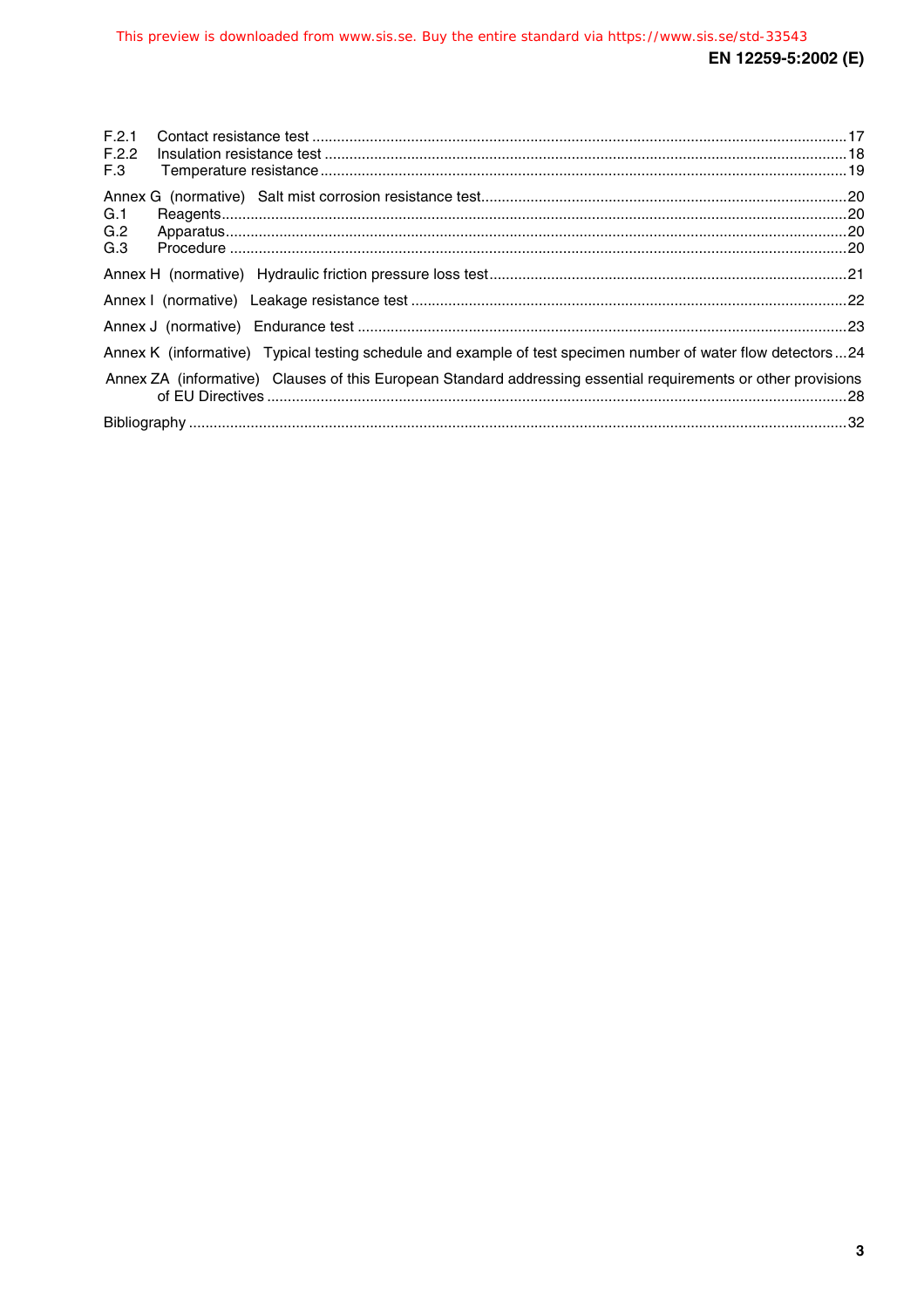## **Foreword**

This document EN 12259-5:2002 has been prepared by Technical Committee CEN/TC 191 "Fixed firefighting systems", the secretariat of which is held by BSI.

This European Standard shall be given the status of a national standard, either by publication of an identical text or by endorsement, at the latest by March 2003, and conflicting national standards shall be withdrawn at the latest by September 2005.

This European Standard has been prepared under a mandate given to CEN by the European Commission and the European Free Trade Association and supports essential requirements of EU Directive 89/106/EEC.

For relationship with EU Directive(s), see informative annex ZA, which is an integral part of this document.

It forms one Part of EN 12259, covering components for automatic sprinkler systems, and is included in a series of European Standards planned to cover:

- automatic sprinkler systems (EN 12259<sup>1</sup>);
- gaseous extinguishing systems (EN 12094<sup>1)</sup>);
- powder systems (EN 12416);
- explosion protection systems (EN 26184);
- foam systems (EN 13565<sup>1)</sup>);
- hose reel systems (EN 671);
- smoke and heat control systems (EN 12101<sup>1)</sup>);
- water spray systems (EN  $xxxx^{1}$ ).

EN 12259 has the general title «Fixed fire fighting systems - Components for sprinkler and water spray systems» and will consist of the following Parts:

- Part 1: Sprinklers
- Part 2: Wet alarm valve assemblies
- Part 3: Dry alarm valve assemblies
- Part 4: Water motor alarms
- Part 5: Water flow detectors
- Part 6: Pipe couplings
- Part 7: Pipe hangers
- Part 8: Pressure switches

1) In preparation.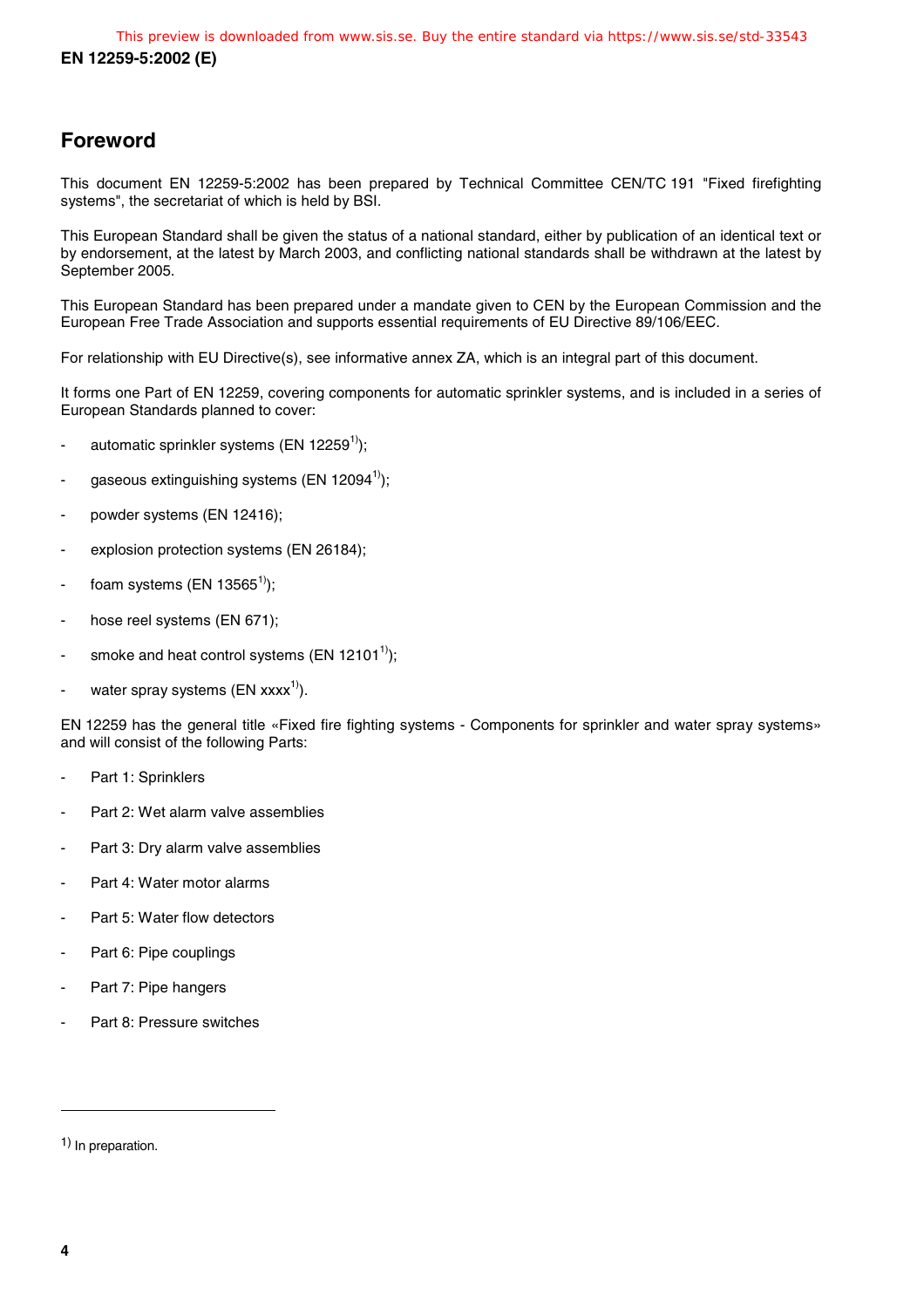- Part 9: Deluge alarm valve assemblies
- Part 10: Multiple controls
- Part 11: Medium and high velocity water sprayers
- Part 12: Pump sets

The annexes A to J are normative; annex K is informative.

According to the CEN/CENELEC Internal Regulations, the national standards organizations of the following countries are bound to implement this European Standard: Austria, Belgium, Czech Republic, Denmark, Finland, France, Germany, Greece, Iceland, Ireland, Italy, Luxembourg, Malta, Netherlands, Norway, Portugal, Spain, Sweden, Switzerland and the United Kingdom.

#### **1 Scope**

This European Standard specifies requirements for construction and performance and tests for water flow detectors for use in wet pipe automatic sprinkler systems conforming to EN 12845 «Fixed firefighting systems - Automatic sprinkler systems - Design and Installation»<sup>2).</sup>

Auxiliary components and attachments to water flow detectors are not covered by this standard.

#### **2 Normative references**

This European Standard incorporates by dated or undated reference, provisions from other publications. These normative references are cited at the appropriate places in the text, and the publications are listed hereafter. For dated references, subsequent amendments to or revisions of any of these publications apply to this European Standard only when incorporated in it by amendment or revision. For undated references the latest edition of the publication referred to applies (including amendments).

EN 60335-1, Safety of household and similar electrical appliances, Part 1: General requirements (IEC 60335- 1 :1991 , modified).

IEC 61020-6, Electromechanical switches. Part 6: Sectional specification for sensitive switches.

ISO 37, Rubber, vulcanised or thermoplastic - Determination of tensile stress-strain properties.

ISO 49, Malleable cast iron fittings threaded to ISO 7-1.

ISO 65, Carbon steel tubes suitable for screwing in accordance with ISO 7-1.

ISO 188, Rubber, vulcanized or thermoplastic - Accelerated ageing and heat resistance tests.

ISO 898-1, Mechanical properties of fasteners made of carbon steel and alloy steel - Part 1: Bolts, screws and studs.

ISO 898-2, Mechanical properties of fasteners - Part 2: Nuts with specified proof load values; coarse thread.

l

<sup>&</sup>lt;sup>2)</sup> In preparation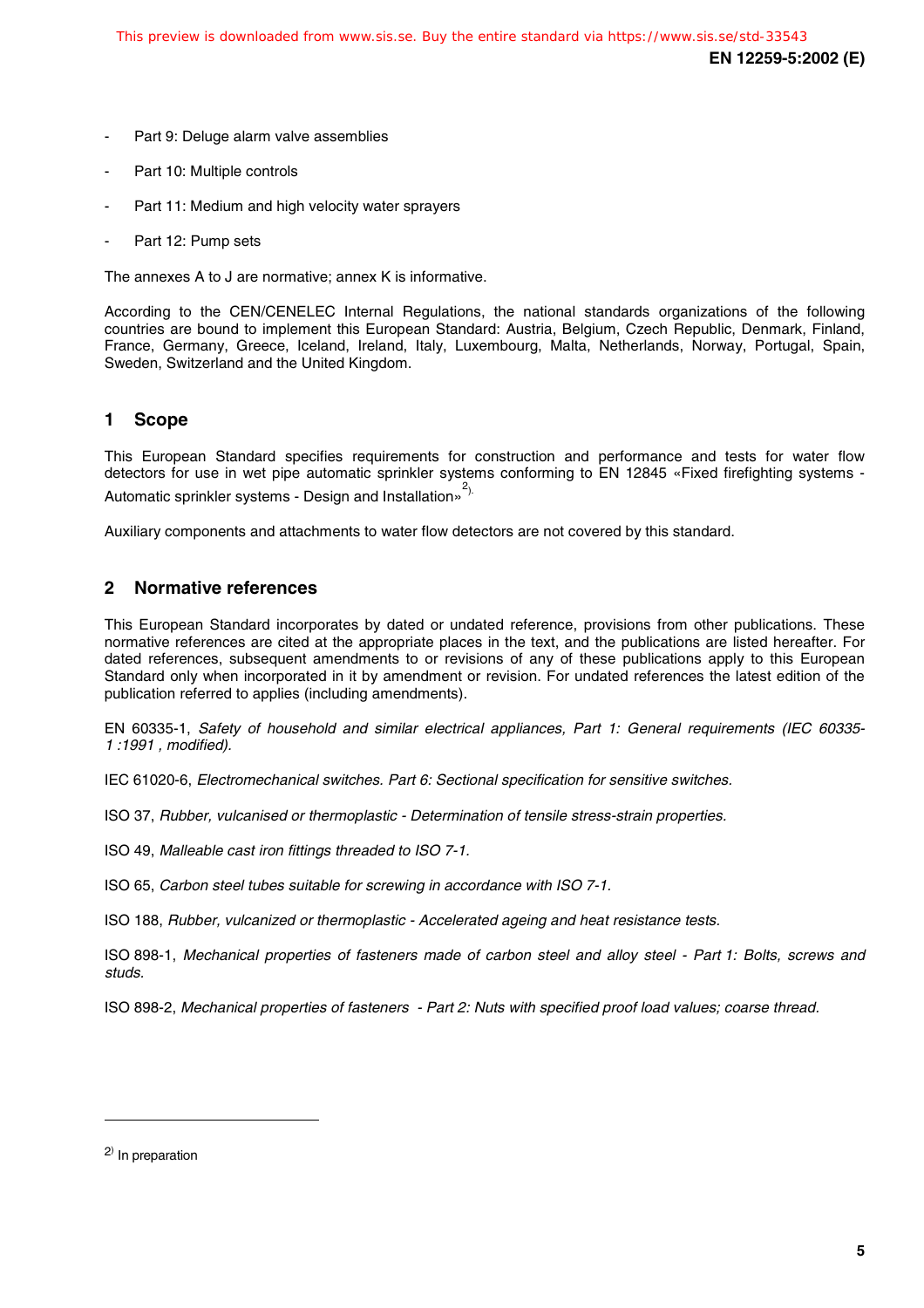**EN 12259-5:2002 (E)** This preview is downloaded from www.sis.se. Buy the entire standard via https://www.sis.se/std-33543

#### **3 Terms and definitions**

For the purposes of this European Standard, the following terms and definitions apply.

#### **3.1**

**flow velocity**

water velocity through a pipe of the same nominal size as the water flow detector at the same flow rate

#### **3.2**

#### **rated working pressure**

maximum working pressure at which the water flow detector is intended to operate

#### **3.3**

#### **reinforced elastomeric element**

elements in a composite of an elastomeric compound with one or more other components that increases the tensile strength of the combination to at least twice that of the elastomeric material alone

#### **3.4**

#### **sensitivity**

minimum rate of flow of water flow detector in a downstream direction which will cause operation and give a signal

#### **3.5**

#### **water flow detector**

device which responds at a pre-set flow rate only in the intended direction and operates electrical contacts

#### **4 Construction and performance**

#### **4.1 General**

The water flow detector shall be suitable for installation, without modification. It shall be possible to remove completely the water flow detector from the piping without leaving obstructions in the pipe.

Unless otherwise indicated by the supplier the flow switch shall be evaluated for suitability with tube in accordance with ISO 65.

#### **4.2 Connections**

The dimensions of all connections shall be specified by the water flow detector supplier.

Verification of the specified dimensions shall be tested as specified in annex A.

#### **4.3 Rated working pressure**

The rated working pressure of water flow detectors shall be not less than 12 bar.

#### **4.4 Components**

#### **4.4.1 Water pressure retaining parts**

The water pressure retaining parts of the detectors (other than gaskets or seals) shall be made of cast iron, bronze, brass, monel metal, stainless steel, titanium, aluminium alloy or materials having equivalent physical and mechanical properties. Aluminium alloy and cast iron shall not be in contact with the water.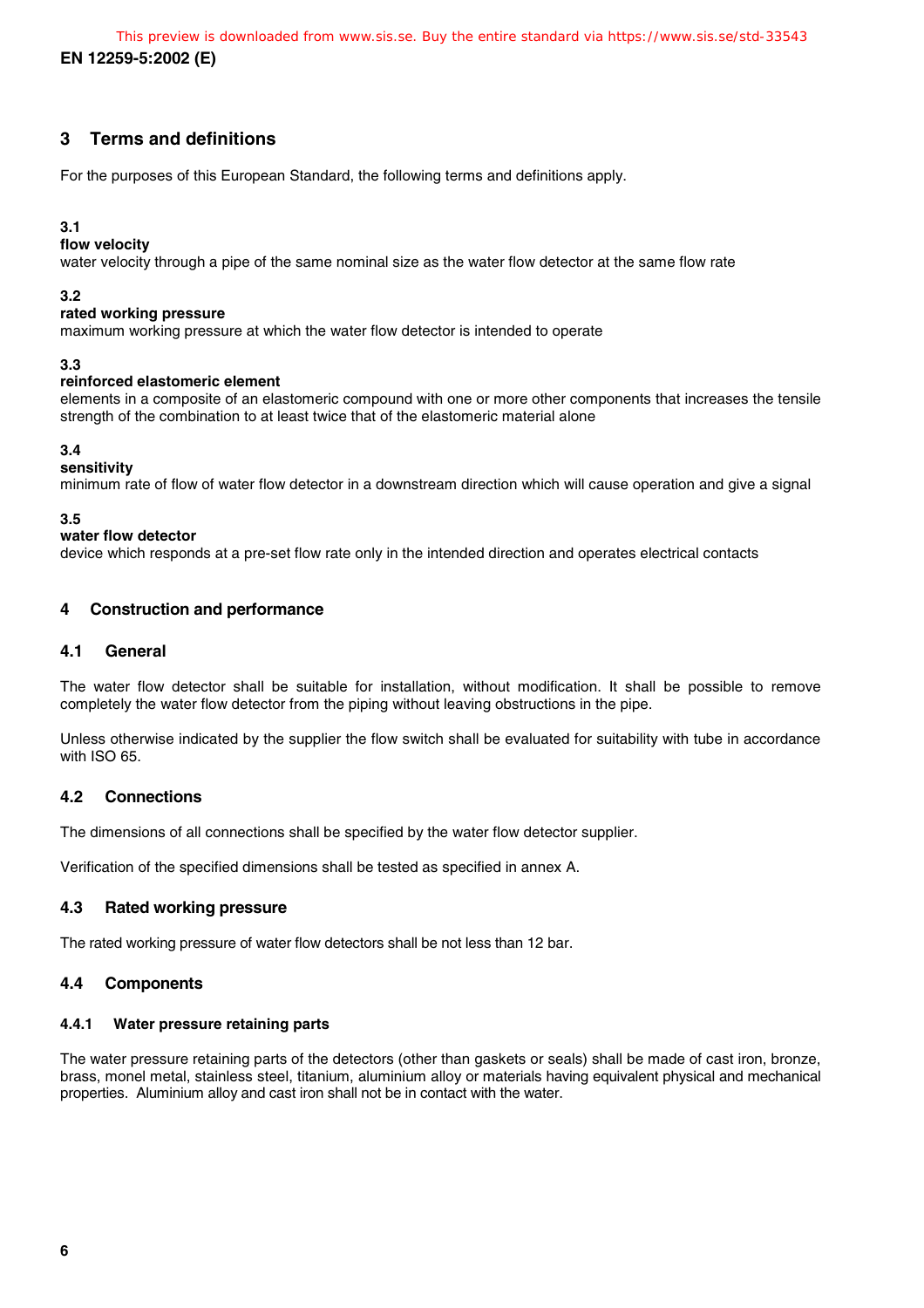#### **4.4.2 Configuration**

The design of any component, which may be normally disassembled during servicing, shall be such that it cannot be reassembled wrongly.

#### **4.4.3 Strength**

**4.4.3.1** The installed water flow detector shall withstand, without leakage, permanent distortion or breakage of components, an internal hydrostatic pressure of four times the rated working pressure, for a period of 5 min, when tested in accordance with annex B.

**4.4.3.2** The calculated load of any fastener, excluding the force required to compress the gasket, shall not exceed the minimum tensile strength specified in ISO 898-1 and ISO 898-2, when the water flow detector is pressurised to four times the rated working pressure. The area of the application of pressure shall be calculated as follows:

- if a full-face gasket is used, the area of force application is that extending out to line defined by the inner edge of the bolts; for example in a flanged connection;
- if a toroidal sealing ring or ring gasket is used, the area of force application is that extending out to the centre line of the toroidal sealing ring or ring gasket.

#### **4.4.4 Fatigue resistance of springs and diaphragms**

Springs and diaphragms shall not fracture or rupture during 10 000 cycles of normal operation when tested in accordance with the operational cycling test in F.2.

#### **4.4.5 Materials for contacting parts**

Any part and its bearing, excluding seals, gaskets and diaphragms, where rotation or sliding motion is required, shall be made of bronze, brass, monel metal, stainless steel, titanium or materials having equivalent physical and mechanical properties.

#### **4.4.6 Microswitches**

Micro switches where incorporated shall be in accordance with IEC 61020-6.

#### **4.4.7 Earthing and electrical connections**

Earthing and electrical connections shall be in accordance with EN 60335-1.

#### **4.4.8 Non-metallic components (excluding gaskets and seals)**

After ageing in accordance with annex C there shall be no cracking, warping, creep or other signs of deterioration of non-metallic components and the water flow detector shall meet the operational and leak resistance requirements of 4.6 and 4.9 when tested in accordance with annexes F and I.

Separate samples shall be subjected to the tests in C.1 and C.2.

#### **4.4.9 Sealing elements**

#### **4.4.9.1 Non-reinforced elastomer sealing elements**

Any non-reinforced elastomer sealing element, other than gaskets, shall conform to the following:

a) either minimum tensile strength 10 MPa and minimum ultimate elongation 300 %; or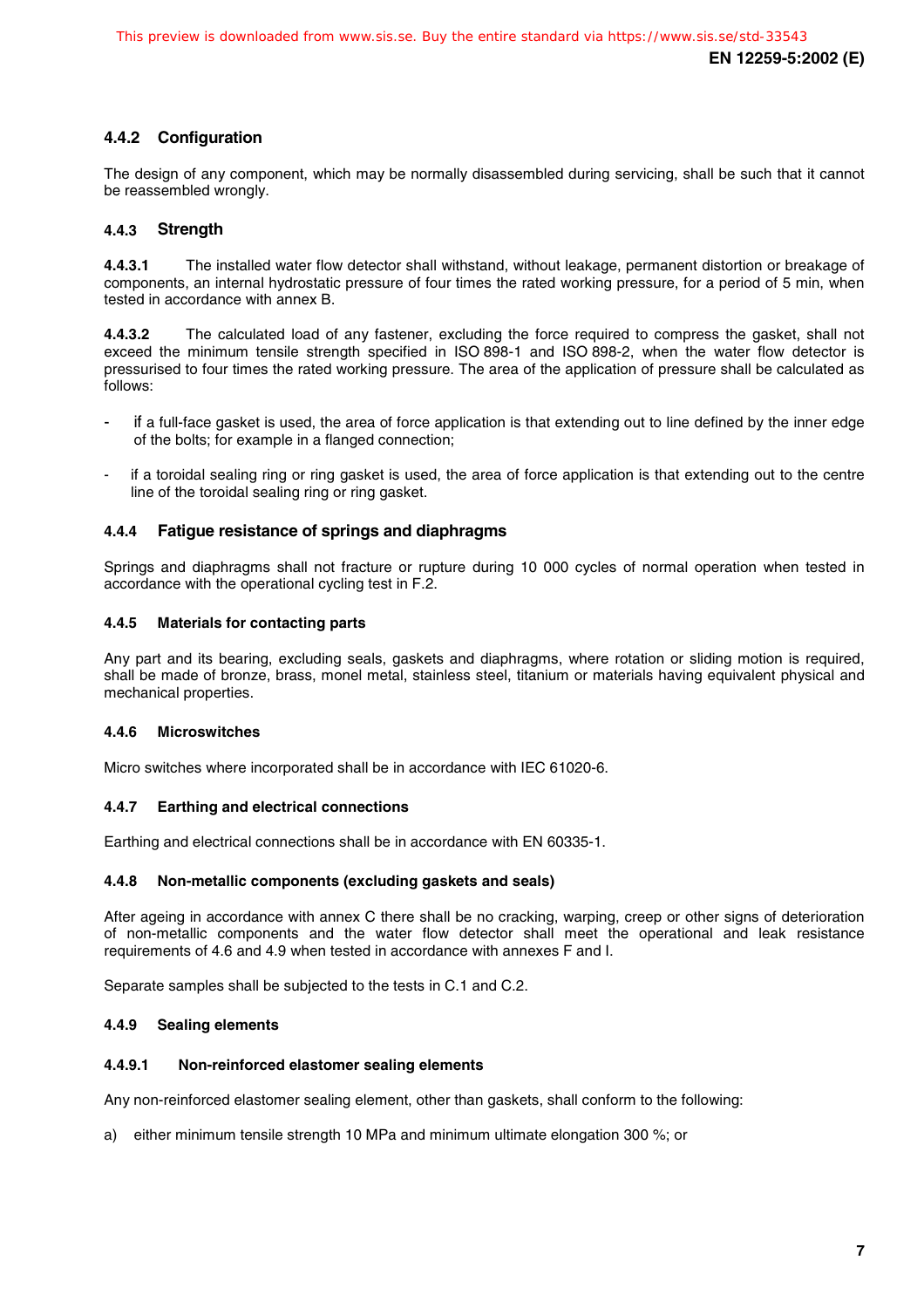b) minimum tensile strength 15 MPa and minimum ultimate elongation 200 %

and

c) maximum set of 5 mm when 25 mm are stretched to 75 mm, held for 2 min, and measured 2 min after release.

When tested in accordance with the appropriate sections of ISO 37 and D.1, and after exposure to oxygen for 96 h at  $(70 + 1, 5)$  °C and 20 bar as described in ISO 188:

d) the tensile strength and ultimate elongation shall be not less than 70 % of the corresponding specimens that have not been exposed to oxygen, any change in hardness shall be not greater than 5 type A durometer units.

And after immersion in distilled water at  $(97.5 + 2.5)$  °C for 70 h:

e) the tensile strength and ultimate elongation shall be not less than 70 % of the corresponding specimens that have not been heated in water. Change in volume of the specimens shall not be greater than 20 %.

#### **4.4.9.2 Reinforced elastomer sealing elements**

Any reinforced elastomer sealing element shall be capable of being flexed without cracking or breaking and shall have a change of volumetric expansion not greater than 20 %, when tested in accordance with D.2.

#### **4.5 Clearances**

NOTE Clearances are necessary between moving parts and between moving and stationary part so that corrosion or deposits of foreign matter within an assembly will not render the water flow detector sluggish in action or inoperative.

**4.5.1** Press-fit bushings shall conform to the appropriate clauses of ISO 49 when tested in accordance with E.1.

**4.5.2** Any water flow detector vane shall operate by over-riding an 8 mm diameter rod attached to the inside of the pipewall along the pipe length when tested in accordance with E.2.

#### **4.6 Operation**

**4.6.1** When tested in accordance with annex F, the waterflow detector shall not operate to give a signal at all at flows below 10 l/min; and, for all flows above 80 l/min the flow detector shall operate to give a continuous signal.

Any adjustable or fixed time delay device incorporated in the water flow detector shall not delay any signal for more than 30 s. Any interruption of the water flow rate to below 10 l/min shall cause the delay device to reset automatically to its initial state.

**4.6.2** The water flow detector shall operate during 10 000 cycles of normal operation, after which it shall meet the requirements of 4.6.1 at 1 bar when tested in accordance with F.1. The electrical contact and insulation resistance of the electrical part of the water flow detector shall remain within the manufacturer's specification when tested in accordance with F.2.1 and F.2.2 respectively.

**4.6.3** The water flow detector shall be capable of normal operation between the temperature limits of 2 °C and 68 °C after which it shall meet the requirement of 4.6.1 when tested in accordance with F.3. After the test there shall be no sign, on visual examination, of cracking or failure of any vane.

#### **4.7 Corrosion resistance**

The water flow detector shall meet the requirements of 4.6.1 at 1 bar and the electrical contact resistance and insulation resistance of the electrical part shall remain within the manufacturer's specification when tested in accordance with annex G.